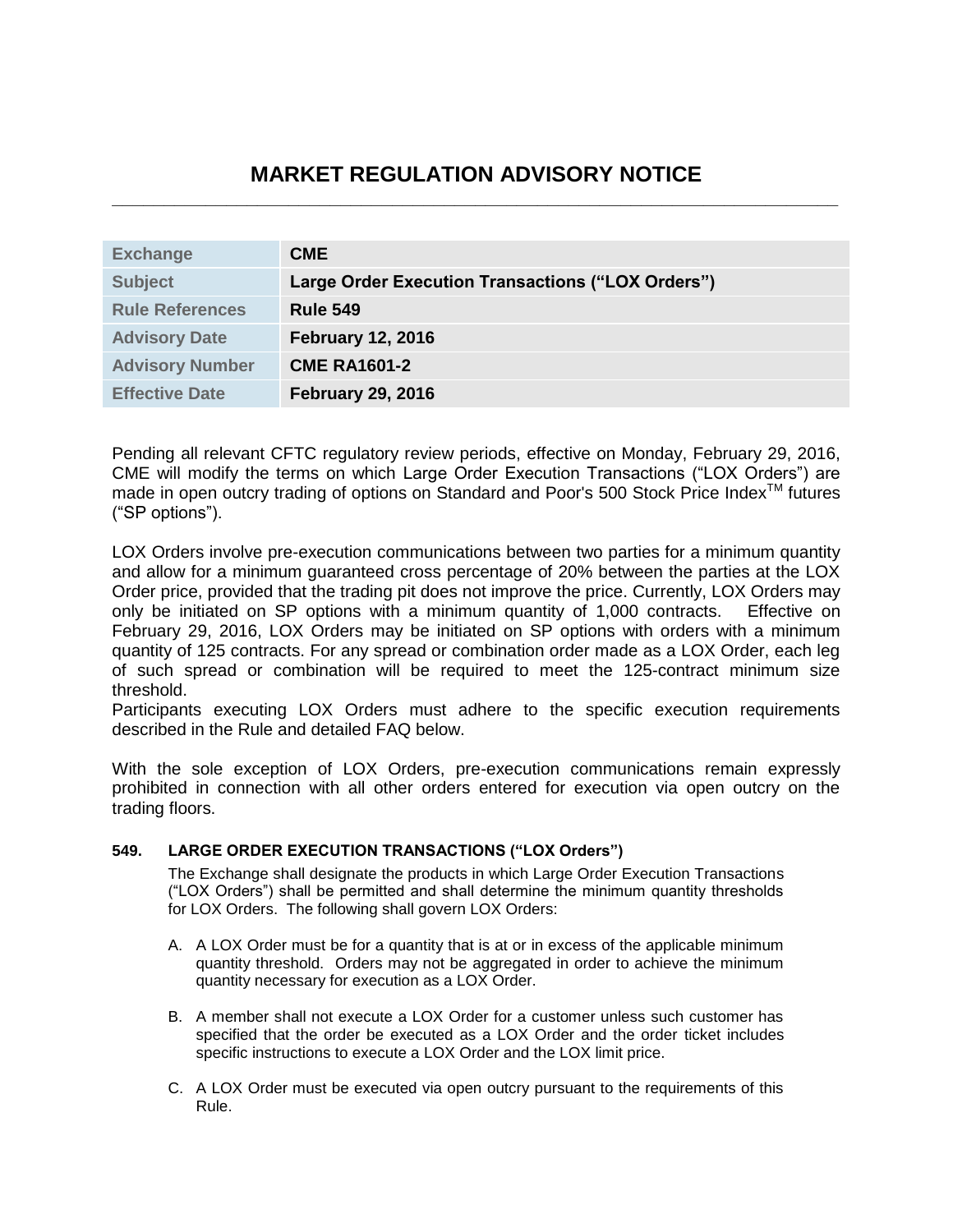- D. Prior to bidding or offering, a member or member firm that receives a LOX Order (the "Initiating LOX Order") must either solicit a contra party to take the opposite side of the order or agree to act as the contra party to the order. In all cases, the order from the contra party must be for the same quantity as the Initiating LOX Order. A member or member firm that receives an Initiating LOX Order and agrees to act as the contra party to the Initiating LOX Order may do so only if the customer has consented in writing no more than 12 months prior to the transaction to waive the prohibition on trading against customers' orders pursuant to Rule 531.A. An Initiating LOX Order may not be bid or offered pursuant to this Rule unless the executing broker has an order from a contra party or has agreed to act as the contra party to the Initiating LOX Order, and such order is for the same quantity as the Initiating LOX Order.
- E. Parties involved in the solicitation of a LOX Order shall not disclose the details of such communications to other persons, or trade or enter an order to take advantage of information conveyed during such solicitations, except to facilitate the execution of a LOX Order in accordance with this Rule.
- F. In order for the Initiating LOX Order to be represented to the trading pit for execution pursuant to this Rule, the Initiating LOX Order's designated LOX limit price must be above the bid (in the case of a buy order) or below the offer (in the case of a sell order) in the pit at the time the Initiating LOX Order is bid or offered. Provided that the foregoing requirement is satisfied, the member executing the Initiating LOX Order must clearly announce to the pit 1) he seeks to execute a LOX Order and 2) the full quantity of the LOX Order. The member executing the LOX Order shall not disclose the side of market on the Initiating LOX Order or the designated LOX Order limit price.
- G. The member executing the Initiating LOX Order shall lift any existing offers (in the case of an Initiating LOX Order to buy) or hit any existing bids (in the case of an Initiating LOX order to sell) that better the price requirements of the Initiating LOX Order until the designated LOX limit price is reached. Once the designated LOX limit price is reached, any remaining quantity of the Initiating LOX Order, up to a maximum of 20% of the original quantity of the Initiating LOX Order, will then be executed by the filling broker opposite the solicited contra party at the designated LOX limit price. The filling broker shall then bid or offer any quantity that remains and shall thereafter cross any quantity not immediately taken by other members in the pit. All LOX Order executions must be done in the presence of and with the approval of a designated Exchange official, and the member making such transactions must ensure that any portion of the LOX Order that is crossed at the designated LOX limit price is reported to Exchange price reporting staff for entry into the Exchange Price Reporting System.

Questions regarding this Advisory Notice, CME Rule 549 or the attached FAQ may be directed to the following individuals in Market Regulation:

Erin Coffey, Senior Rules & Regulatory Outreach Specialist, 312.341.3286 Robert Sniegowski, Executive Director, Rules & Regulatory Outreach, 312.341.5991 Frederick Sturm, Executive Director, Research & Product Development 312.930.1282

For media inquiries concerning this Advisory Notice, please contact CME Group Corporate Communications at 312.930.3434 or [news@cmegroup.com.](mailto:news@cmegroup.com)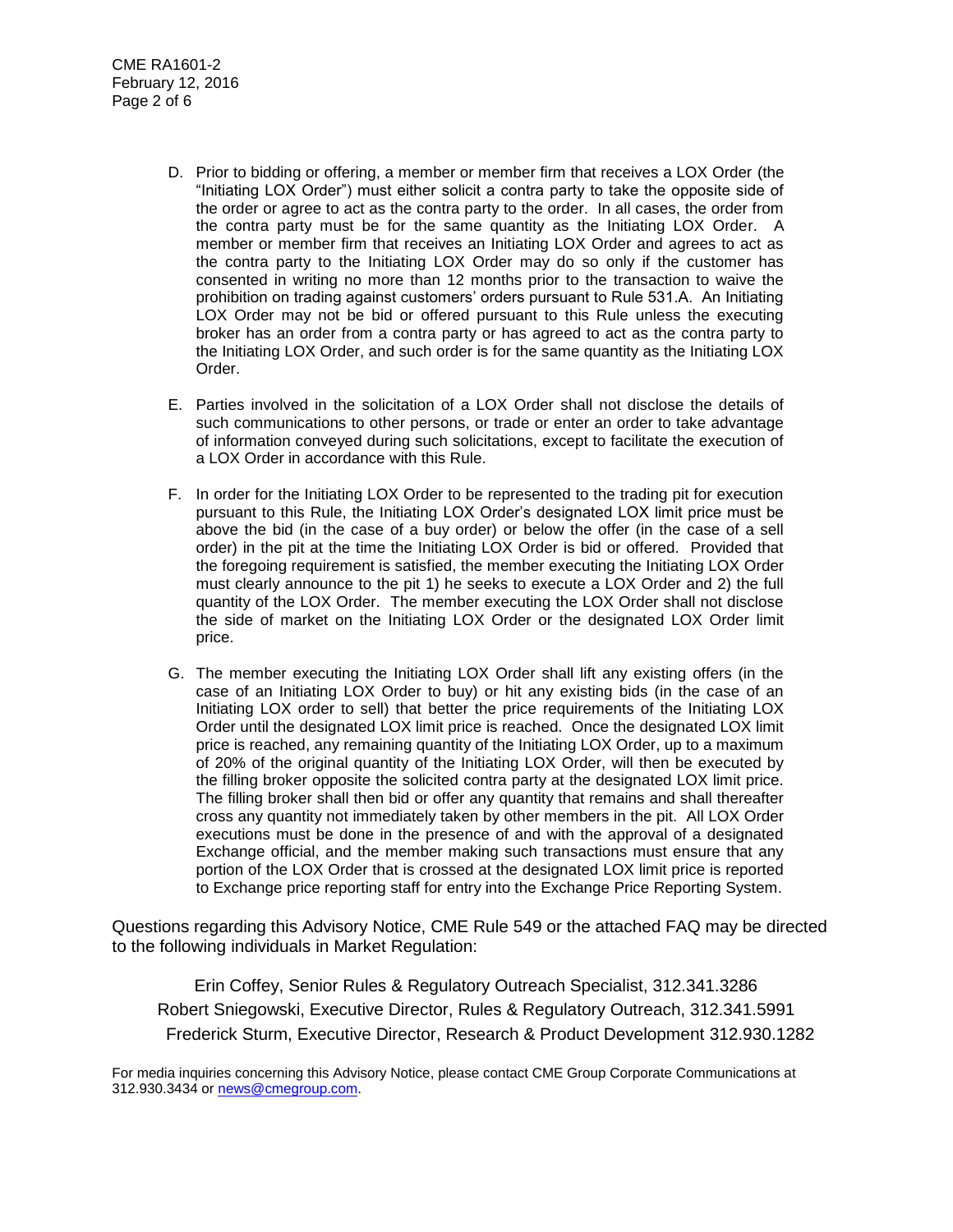#### **FAQ Related to CME Rule 549 Large Order Execution Transactions ("LOX Orders")**

## **Q1: What is a LOX Order?**

A1: A LOX Order is a type of order with a unique execution protocol that is designed to facilitate the efficient execution of large orders in the trading pit. LOX Orders, which must meet an Exchange-established minimum quantity threshold, involve pre-execution communications between two parties and allow for a minimum guaranteed cross percentage of 20% between the parties at the LOX Order price provided that trading pit does not improve the price. The specific execution protocols to which LOX Orders must adhere are detailed in Q7.

## **Q2: In what products and venues are LOX Orders permitted?**

- A2: Beginning on March 18, 2013, LOX Orders will be permitted exclusively in CME SP options and may be executed only in the open outcry venue during regular trading hours. LOX Orders are not permitted in SP flex options.
- **Q3: What is the minimum quantity threshold for an SP options LOX Order?**
- A3: 125 contracts.
- **Q4: May an order for an SP options spread or combination transaction be placed as a LOX Order?**
- A4: Yes, provided that the spread or combination transaction includes only SP options and that each leg of the spread or combination meets the 125-contract minimum quantity.

## **Q5: May any SP options order be executed as a LOX Order if the order quantity is at or above 1,000 contracts?**

- A5: No. An order may be executed as a LOX Order only if it is specifically designated at the time of order entry as a LOX Order. The record of the order must identify the order as a LOX Order and must include the LOX limit price.
- **Q6: May orders for different parties be aggregated to meet the 125-contract minimum quantity?**
- A6: No. Each LOX Order execution must be for a single buyer and seller, and orders may under no circumstances be aggregated together to meet the minimum quantity threshold.

## **Q7: What are the requirements for the handling and execution of a LOX Order?**

- A7: The following requirements govern the handling and execution of a LOX Order:
	- A. The party accepting the Initiating LOX Order must ensure that the order meets the minimum quantity requirement and must make a record of the order in accordance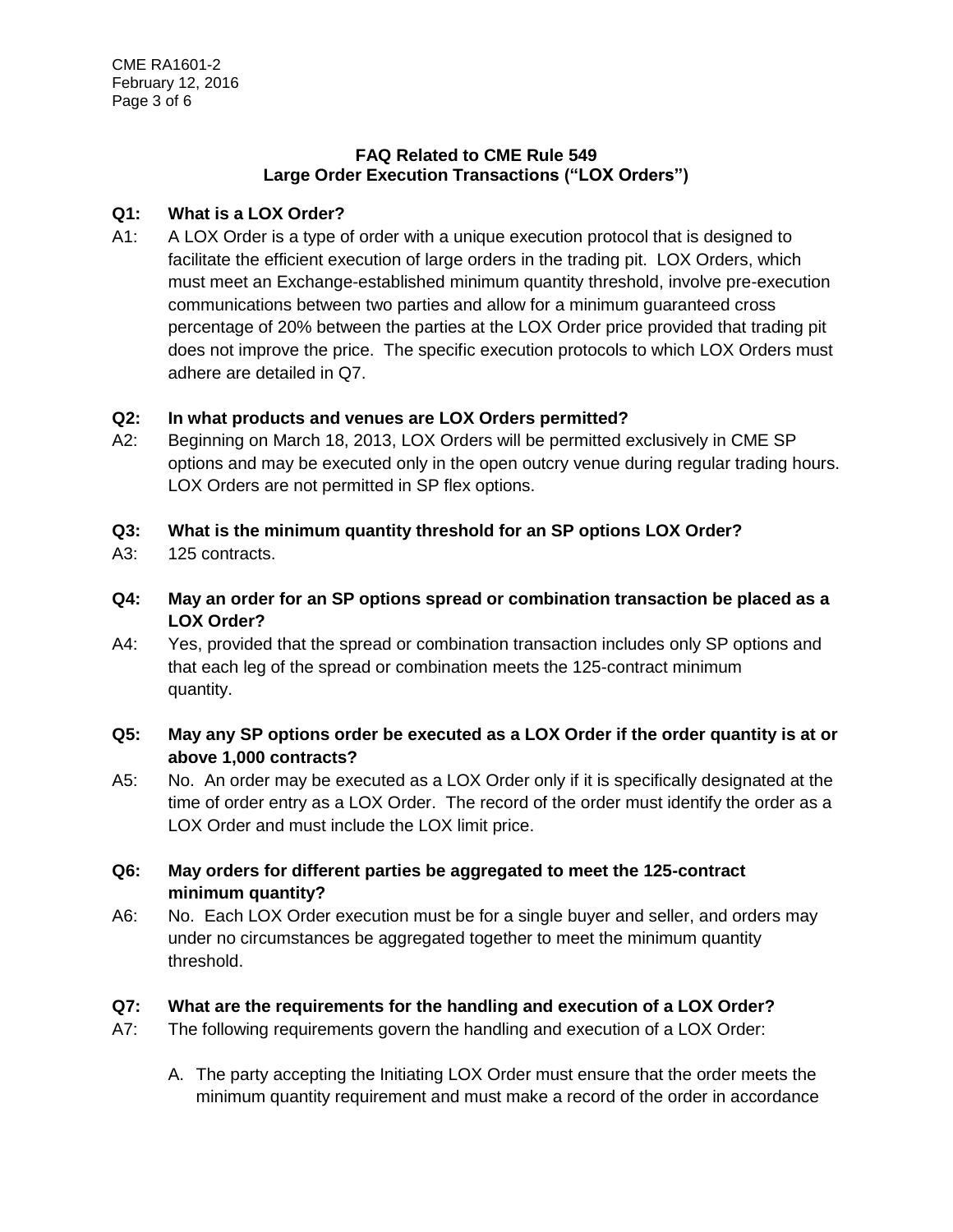with CFTC Regulation 1.35 and CME Rule 536. The order must be identified as a LOX Order and include the LOX limit price.

- B. Prior to an Initiating LOX Order being presented in the SP options pit, the party receiving the Initiating LOX Order must identify a contra party to take the opposite side of the order or, alternatively, agree to act as the contra party to the order. Any order received from another party agreeing to act as the contra party must also be recorded in accordance with CFTC Regulation 1.35 and CME Rule 536, and must be identified as LOX Order and include the LOX limit price.
- C. In order for the Initiating LOX Order to be represented to the trading pit, the LOX limit price must be above the bid (in the case of a buy order) or below the offer (in the case of a sell order) in the pit at the time the Initiating LOX Order is presented.
- D. Provided that the foregoing price requirement is satisfied, the broker must clearly announce to the pit that he seeks to execute a LOX Order and announce the full quantity of the LOX Order. The broker may not disclose the side of market of the Initiating LOX Order or the designated LOX Order limit price.
- E. The member executing the Initiating LOX Order must lift any existing offers (in the case of an Initiating LOX Order to buy) or hit any existing bids (in the case of an Initiating LOX Order to sell) that better the limit price of the Initiating LOX Order.
- F. If the Initiating LOX Order limit price is reached and a balance remains on the order, any remaining quantity of the Initiating LOX Order, up to a maximum of 20% of the original quantity of the Initiating LOX Order, will then be crossed by the broker opposite the solicited contra party at the designated LOX limit price.
- G. The broker shall then competitively bid or offer any remaining quantity on the Initiating LOX Order at the order's limit price and shall cross any balance of the order that is not immediately taken by other members in the pit.
- H. The execution must be conducted in the presence of a designated Exchange official, and the broker must ensure that any portion of the Initiating LOX Order that is crossed at the designated LOX limit price is reported to Exchange price reporting staff for entry as a cross trade in the price reporting system.
- **Q8: May a member or member firm agree to take the opposite side of their customer's LOX Order?**
- A8: Yes, but only if the customer has consented in writing no more than 12 months prior to the transaction to waive the prohibition on trading against customers' orders pursuant to Rule 531.A.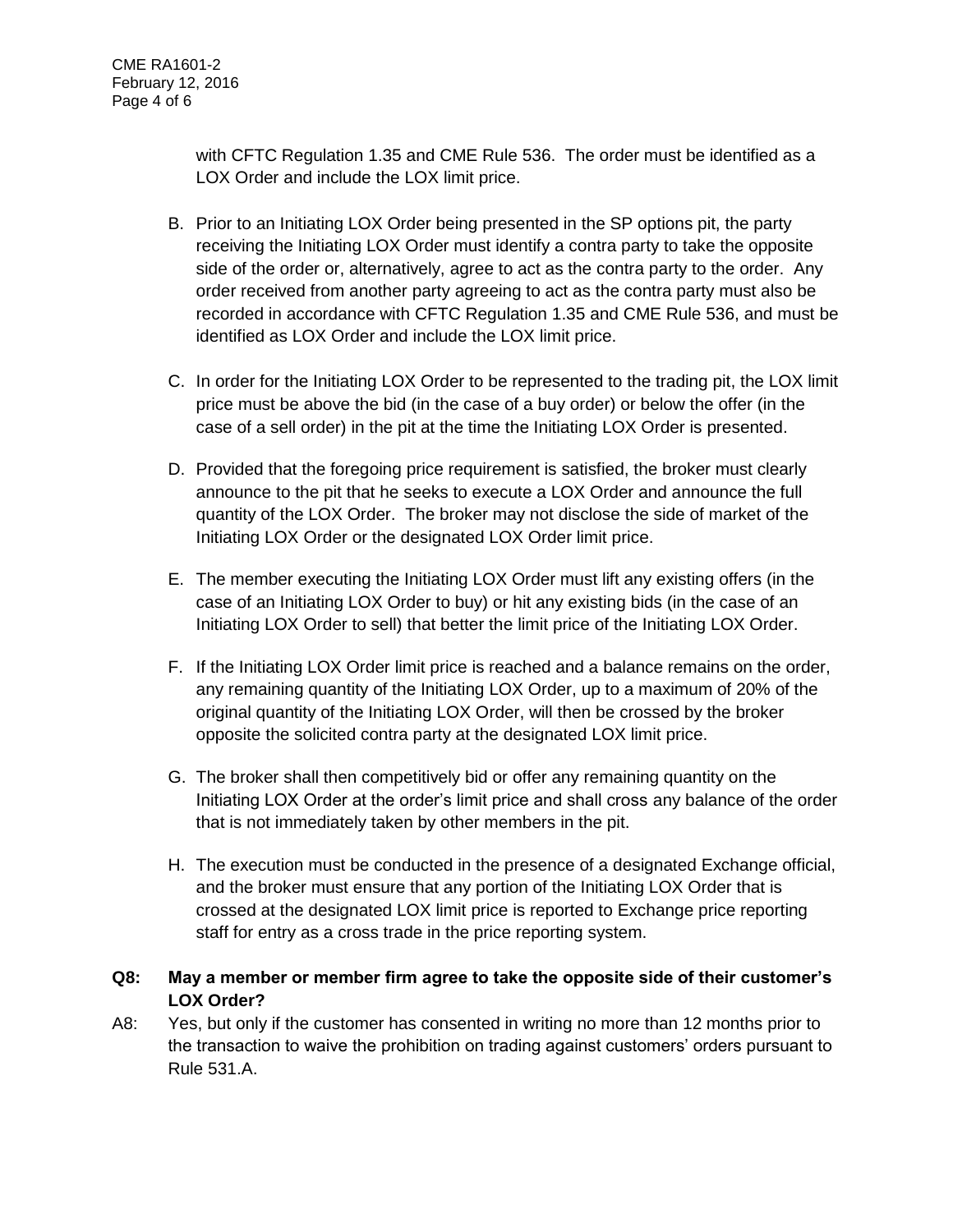- **Q9: If the price of the Initiating LOX Order is not above the bid (in the case of a buy order) or below the offer (in the case of a sell order), what should the broker do?**
- A9: The broker should advise his customer(s) that the order is not eligible to be executed as a LOX Order given the current bid/offer in the market.

## **Q10: Is the party agreeing to act as the contra party to the Initiating LOX Order guaranteed to receive a fill on some portion of the order?**

A10: No. If the order is able to be filled in its entirety in the market at prices better than the Initiating LOX Order's limit price, no quantity will be allocated to the party who initially agreed to facilitate the order. The party who agreed to facilitate the order is guaranteed an execution only in the event that the Initiating LOX Order limit price is reached before the order is filled in its entirety.

## **Q11: How does the trading pit know that a broker has a LOX Order for execution?**

A11: Provided that the order is eligible for execution as a LOX Order, the member executing the order must clearly announce to the pit 1) that the order is a LOX Order and 2) the full quantity of the LOX Order. Additionally, when announced to the trading crowd, Exchange staff will turn on an indicator light to alert other members in the pit that a LOX Order is being presented.

## **Q12: Is a LOX Order execution identifiable in the Exchange quotations listing?**

A12: The portion of LOX Order that is crossed will be reflected as a cross trade in the Exchange quotations listing.

## **Q13: Provide an example of the mechanics of a LOX Order execution.**

A13: Lisa places a LOX Order to buy 200 March 2016 1175 puts with a LOX limit price of 4.00 with her broker John. John contacts Bill at ABC Trading and Bill agrees to sell 200 at 4.00. John calls the trading floor and places the Initiating LOX Order with Brian, his SP options floor broker, and informs him that he has identified a contra party willing to take the opposite side of Lisa's order. At the time Brian receives the order, the March 2016 1175 puts are 3.50 bid on 50 contracts and 4.50 offered on 20 contracts.

Brian announces to the pit that he has a LOX Order for 200 March 2016 1175 puts. Immediately thereafter, a local in the trading pit tightens the market to 3.70 bid /3.90 offered, 100 up. Brian immediately buys the 100 contracts offered at 3.90, and the best offer is now 4.00.

As the market has moved to 4.00, the designated limit price on the Initiating LOX Order, Brian executes 40 contracts as a cross trade opposite the contra party to the Initiating LOX Order, which represents 20% of the original order quantity of 200 contracts. Brian immediately thereafter bids 4.00 for the balance of 60 contracts remaining on the order and nobody responds. Brian thereafter crosses the remaining 40 contracts at 4.00.